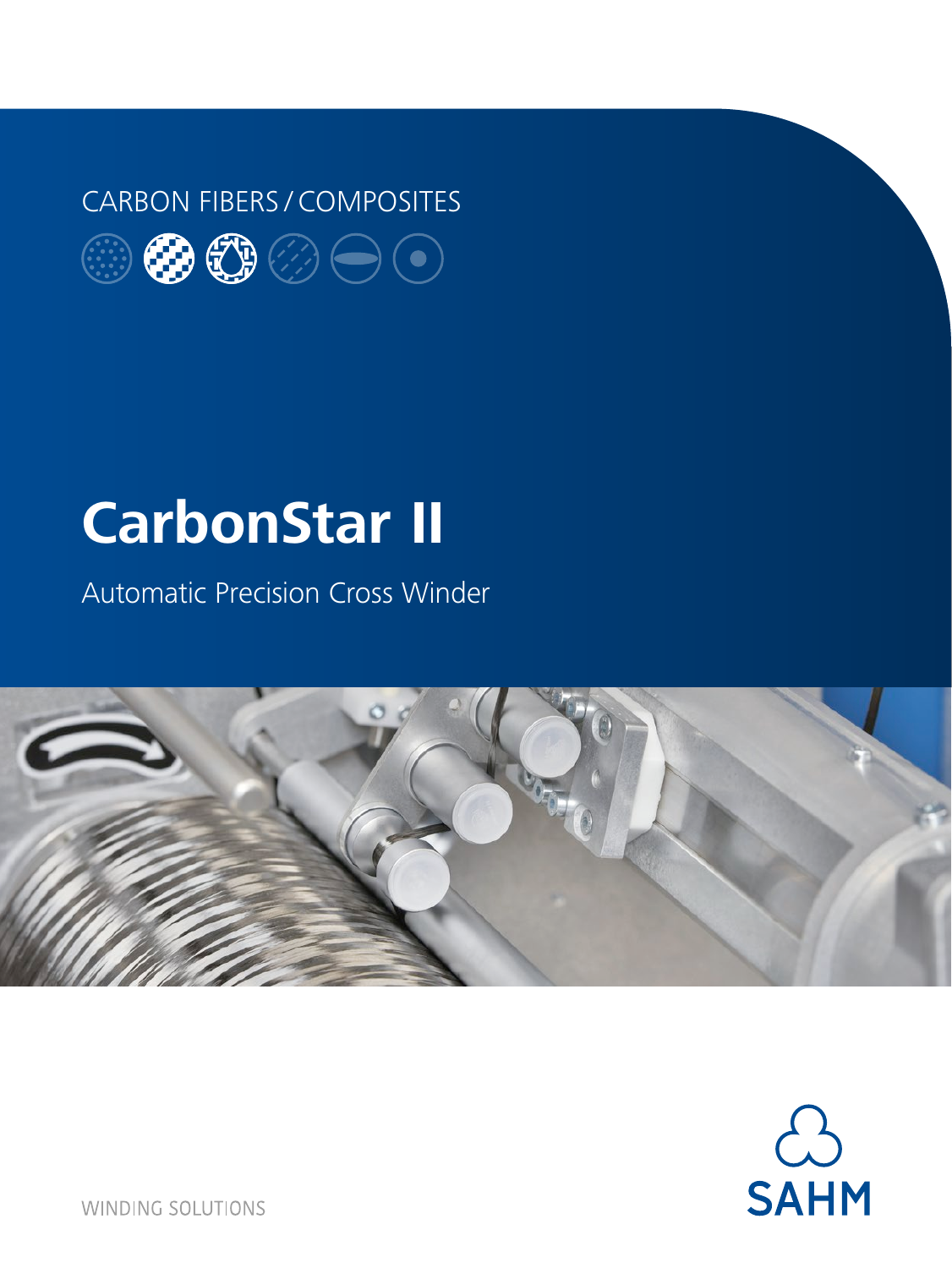

The automatic precision cross winder **CarbonStar II** requires a minimum amount of space and features metered yarn length with zero production waste – plus no downtime during bobbin changeovers.



Quick and efficient product changes



Bobbin changeover reliability of 99.8%



Highest operating safety – yarn is caught and cut at rear of bobbin



Minimum yarn tail after automatic changeover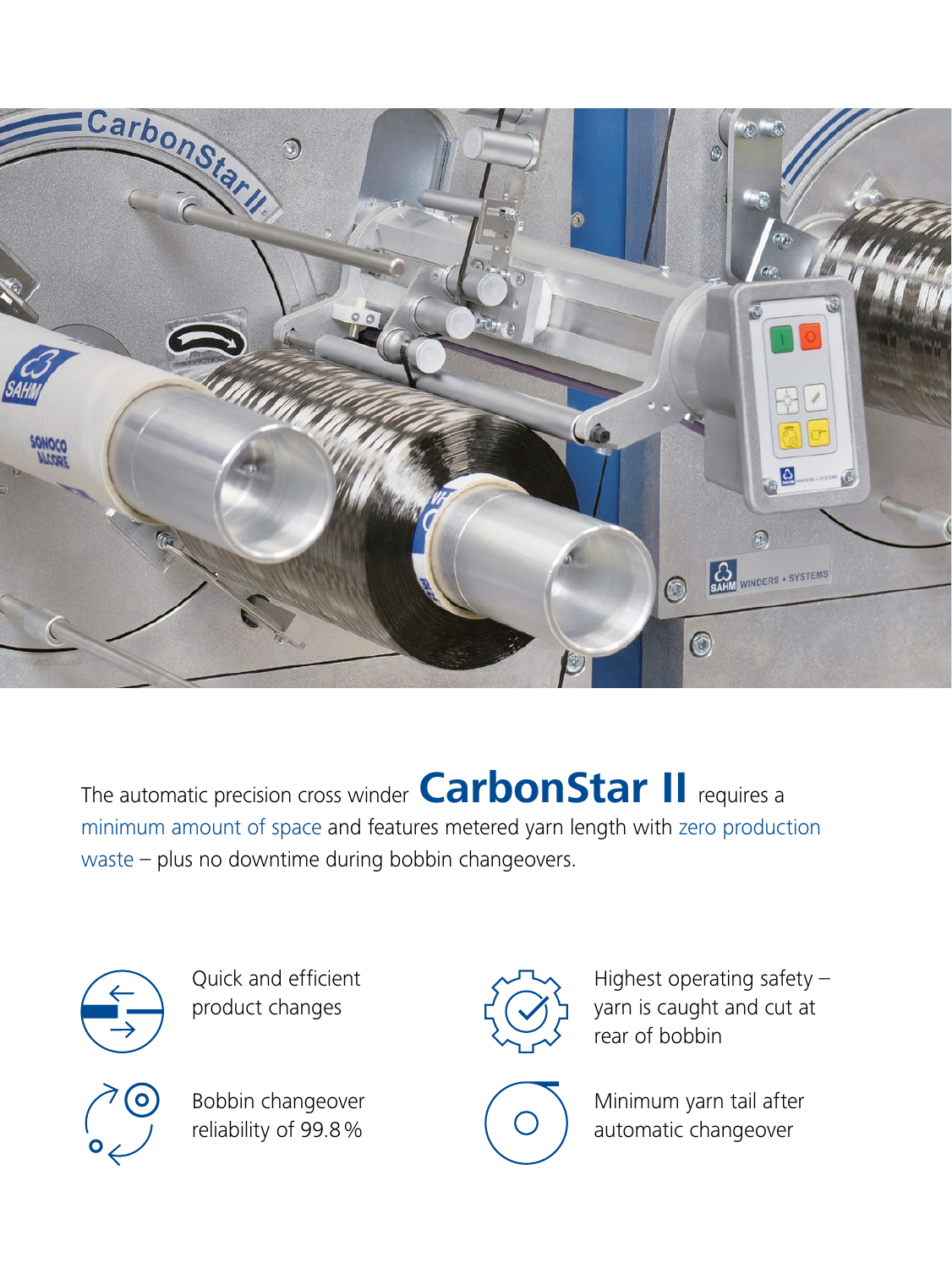







#### **TECHNICAL DATA**

|                                       | <b>CarbonStar II standard</b>   | <b>CarbonStar II big</b>       |
|---------------------------------------|---------------------------------|--------------------------------|
| Winding technology                    | Precision cross winding         | Precision cross winding        |
| Frame                                 | 3-tier                          | 3-tier                         |
| Titer                                 | 3 to 60 K (others on request)   | 12 to 60 K (others on request) |
| Winding speed                         | 2 to $15 \text{ m/min}$         | $2$ to 15 m/min                |
| Winding ratio                         | Electronic                      | Electronic                     |
| Traverse length                       | Max. 250 mm                     | Max. 250 mm                    |
| Package diameter                      | Max. 250 mm                     | Max. 320 mm                    |
| Package weight                        | Up to 12 kg                     | Up to 20 kg                    |
| Tube inside diameter                  | 76.2 mm                         | 76.2 mm                        |
| Tube length                           | 280 mm                          | 280 mm                         |
| Yarn tension                          | Electronically adjustable       | Electronically adjustable      |
| Parking position with push off device | Not included (option available) | Included                       |
| <b>Bobbin mandrel</b>                 | Pneumatical                     | Pneumatical                    |

Combination of all maximum values is not possible.



#### **Yarn guide**

The flexible roller system and holders allow the yarn guide system to be used for the range from 1 K to 60 K CF tows. Additionally, 280 mm and 290 mm tubes can be used without changing any parts.



#### **Yarn catching and cutting system**

The new catching and cutting system enables adjustment of the tail length and improves safety standards for operators.



#### **Pusher and parking position**

After the automatic bobbin changeover, operators have more time for doffing while the next bobbin is being wound.



**Pneumatic spindle**

Pneumatic spindle can be activated with different doffing modes where the operator does not need to activate the pusher and take the bobbin to parking position. A safe and user-friendly feature.